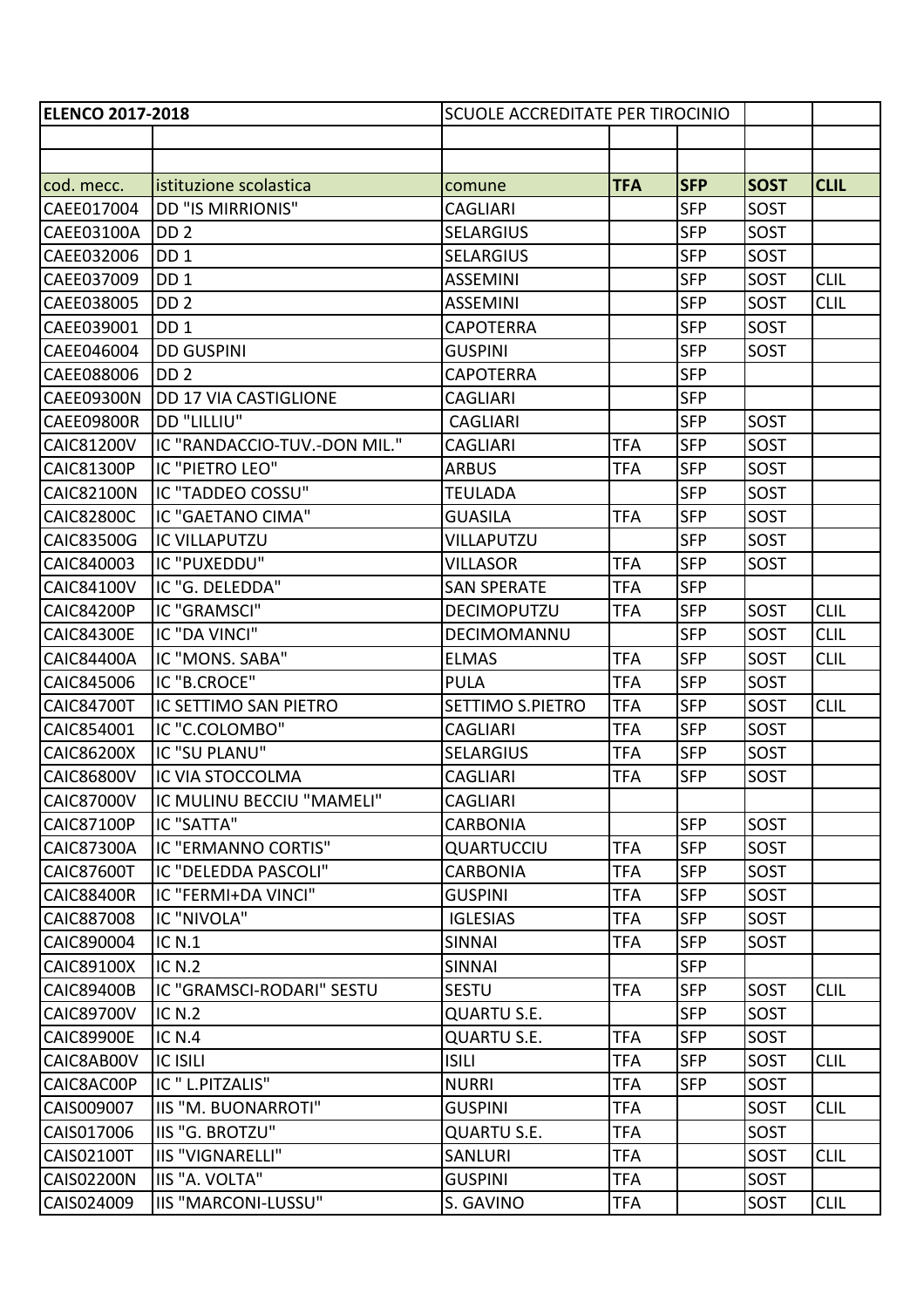| CAIS026001               | <b>IIS "DE SANCTIS-DELEDDA"</b>            | <b>CAGLIARI</b>       | <b>TFA</b> |            | SOST        | <b>CLIL</b> |
|--------------------------|--------------------------------------------|-----------------------|------------|------------|-------------|-------------|
| <b>CAIS02700R</b>        | IIS "G. ASPRONI" - "E. FERMI"              | <b>IGLESIAS</b>       | <b>TFA</b> |            | <b>SOST</b> | <b>CLIL</b> |
|                          | CAMM002009 SM "ALFIERI + CONSERVATORIO"    | <b>CAGLIARI</b>       | <b>TFA</b> |            | SOST        |             |
|                          | CAMM008008 SM "U. FOSCOLO"                 | <b>CAGLIARI</b>       | <b>TFA</b> |            | SOST        |             |
|                          | CAMM031009SM "PASCOLI+NIVOLA"              | <b>ASSEMINI</b>       | <b>TFA</b> |            | SOST        | <b>CLIL</b> |
|                          | CAPC03000V   LICEO CLASSICO "G.M. DETTORI" | <b>CAGLIARI</b>       | <b>TFA</b> |            |             | <b>CLIL</b> |
|                          | CAPS13000V   LICEO CLASS-SCIENT. "EUCLIDE" | <b>CAGLIARI</b>       | <b>TFA</b> |            | SOST        |             |
| CAPS150004               | ICG "F.FARCI"                              | <b>SEUI</b>           | <b>TFA</b> | <b>SFP</b> | SOST        |             |
| CARI010002               | IPSIA "MEUCCI"                             | <b>CAGLIARI</b>       | <b>TFA</b> |            | SOST        | <b>CLIL</b> |
| <b>NUIC82300T</b>        | <b>IC ORANI</b>                            | <b>ORANI</b>          |            |            | SOST        |             |
| <b>NUIC849002</b>        | <b>IC TERTENIA</b>                         | <b>TERTENIA</b>       | <b>TFA</b> | <b>SFP</b> | SOST        | <b>CLIL</b> |
| <b>NUIC85200T</b>        | <b>IC TONARA</b>                           | <b>TONARA</b>         |            | <b>SFP</b> | SOST        |             |
| <b>NUIC86000R</b>        | <b>IC JERZU</b>                            | <b>JERZU</b>          | <b>TFA</b> | <b>SFP</b> | <b>SOST</b> |             |
| <b>NUIC86700G</b>        | IC "BINNA DALMASSO"                        | <b>MACOMER</b>        |            |            | SOST        |             |
| NUIC871007               | IC "G.M. GISELLU"                          | <b>DORGALI</b>        | <b>TFA</b> | <b>SFP</b> | SOST        | <b>CLIL</b> |
| <b>NUIC872003</b>        | IC N° 1 "GIANNINO CARIA"                   | <b>MACOMER</b>        | <b>TFA</b> | <b>SFP</b> | SOST        | <b>CLIL</b> |
| <b>NUIC87300V</b>        | IC N.1 "F. PODDA"                          | <b>NUORO</b>          |            |            | SOST        |             |
| NUIC87400P               | IC N.2 "P. BORROTZU"                       | <b>NUORO</b>          |            | <b>SFP</b> | SOST        |             |
| <b>NUIC87600A</b>        | IC N.4 "MONTE GURTEI"                      | <b>NUORO</b>          |            |            | SOST        |             |
| <b>NUIC877006</b>        | IC "G.A. MUGGIANU"                         | <b>OROSEI</b>         |            |            | SOST        |             |
| <b>NUIC878002</b>        | IC N.1 "PELLICO"                           | SINISCOLA             | <b>TFA</b> | <b>SFP</b> | SOST        |             |
| <b>NUIC87900T</b>        | IC N.2 "SA SEDDA"                          | SINISCOLA             | <b>TFA</b> | <b>SFP</b> | SOST        |             |
| NUIS00300R               | IIS "F. CIUSA"                             | <b>NUORO</b>          |            |            | SOST        |             |
|                          | NUPM03000GLICEO SCIENZE UMANE "SATTA"      | <b>NUORO</b>          | <b>TFA</b> | <b>SFP</b> | <b>SOST</b> |             |
| NUPS010009               | LICEO "G.GALILEI"                          | <b>MACOMER</b>        |            |            | SOST        |             |
| ORIC810007               | <b>IC MARRUBIU</b>                         | <b>MARRUBIU</b>       | <b>TFA</b> | <b>SFP</b> | <b>SOST</b> | <b>CLIL</b> |
| <b>ORIC81200V</b>        | IC SAN VERO MILIS                          | <b>SAN VERO MILIS</b> | <b>TFA</b> | <b>SFP</b> | SOST        |             |
| <b>ORIC81400E</b>        | <b>IC CABRAS</b>                           | <b>CABRAS</b>         | <b>TFA</b> | <b>SFP</b> | SOST        |             |
| <b>ORIC81900N</b>        | <b>IC MOGORO</b>                           | <b>MOGORO</b>         | <b>TFA</b> | <b>SFP</b> | SOST        | <b>CLIL</b> |
| <b>ORIC82000T IC N.1</b> |                                            | ORISTANO              | <b>TFA</b> | <b>SFP</b> | SOST        |             |
| <b>ORIC82600R</b>        | IC $N.3$                                   | <b>ORISTANO</b>       | <b>TFA</b> | <b>SFP</b> | SOST        | <b>CLIL</b> |
| <b>ORIC82800C</b>        | IC BOSA                                    | <b>BOSA</b>           | <b>TFA</b> | <b>SFP</b> | SOST        |             |
| <b>ORIC829008</b>        | <b>IC TERRALBA</b>                         | <b>TERRALBA</b>       |            | <b>SFP</b> | SOST        |             |
| <b>ORIS00800B</b>        | IIS "G. A. PISCHEDDA"                      | <b>BOSA</b>           | <b>TFA</b> |            | SOST        |             |
| ORIS009007               | IIS "DON DEODATO MELONI"                   | <b>ORISTANO</b>       | <b>TFA</b> |            | SOST        |             |
| oris012003               | IIS "MARIANO IV D'ARBOREA"                 | <b>ORISTANO</b>       |            |            | SOST        |             |
| SSEE05200Q               | DD <sub>4</sub>                            | <b>OLBIA</b>          | <b>TFA</b> | <b>SFP</b> | SOST        |             |
| <b>SSIC 84600A</b>       | IC 2 ALGHERO                               | <b>ALGHERO</b>        |            |            | SOST        |             |
| SSIC800001               | IC "SATTA-FAIS"                            | <b>PERFUGAS</b>       | <b>TFA</b> | <b>SFP</b> | SOST        | <b>CLIL</b> |
| SSIC805004               | IC "A.COMPAGNONE"                          | PALAU                 |            | <b>SFP</b> | SOST        | <b>CLIL</b> |
| <b>SSIC80700Q</b>        | <b>IC SENNORI</b>                          | <b>SENNORI</b>        |            |            | SOST        |             |
| <b>SSIC808OOG</b>        | <b>IC BADESI</b>                           | <b>BADESI</b>         |            |            | SOST        |             |
| <b>SSIC81100B</b>        | IC "D'ARBOREA"                             | CASTELSARDO           | <b>TFA</b> | <b>SFP</b> | SOST        |             |
| SSIC812007               | IC "E. D'ARBOREA"                          | VILLANOVA MONT.       |            |            | SOST        |             |
| SSIC813003               | IC "GRAMSCI"                               | OSSI                  | <b>TFA</b> | <b>SFP</b> | SOST        | <b>CLIL</b> |
| SSIC833008               | IC LA MADDALENA                            | LA MADDALENA          | <b>TFA</b> | <b>SFP</b> | SOST        | <b>CLIL</b> |
| SSIC834004               | IC 2 ARZACHENA                             | ARZACHENA             |            | <b>SFP</b> | SOST        |             |